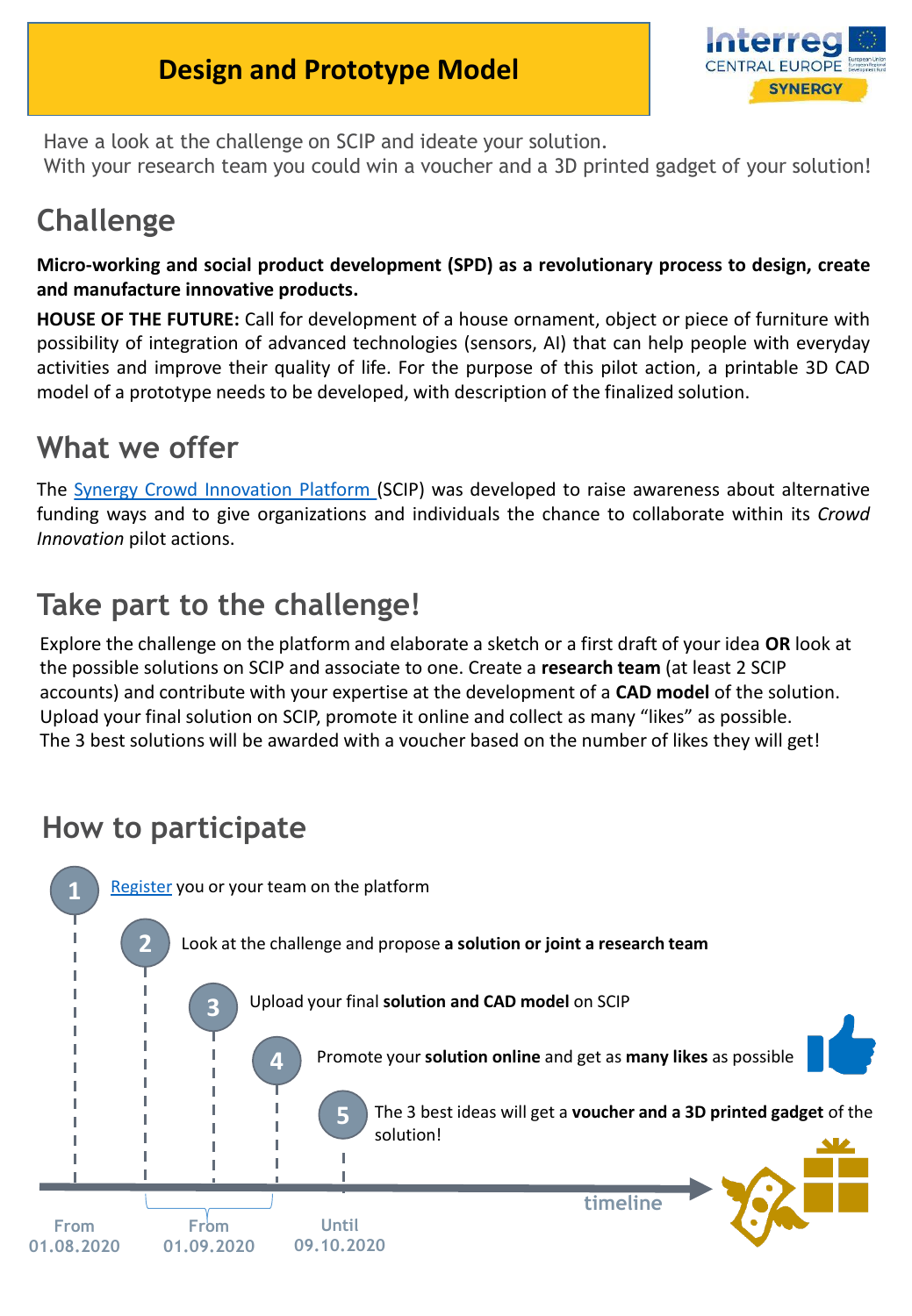

# **Process of the** *Design and prototype model* **pilot action**



## **Awarding**

- 1st classified 1.250€
- 2nd classified 1000€
- 3rd classified 750€

Winners will receive also 10 plastic 3D printing gadgets for each winning project